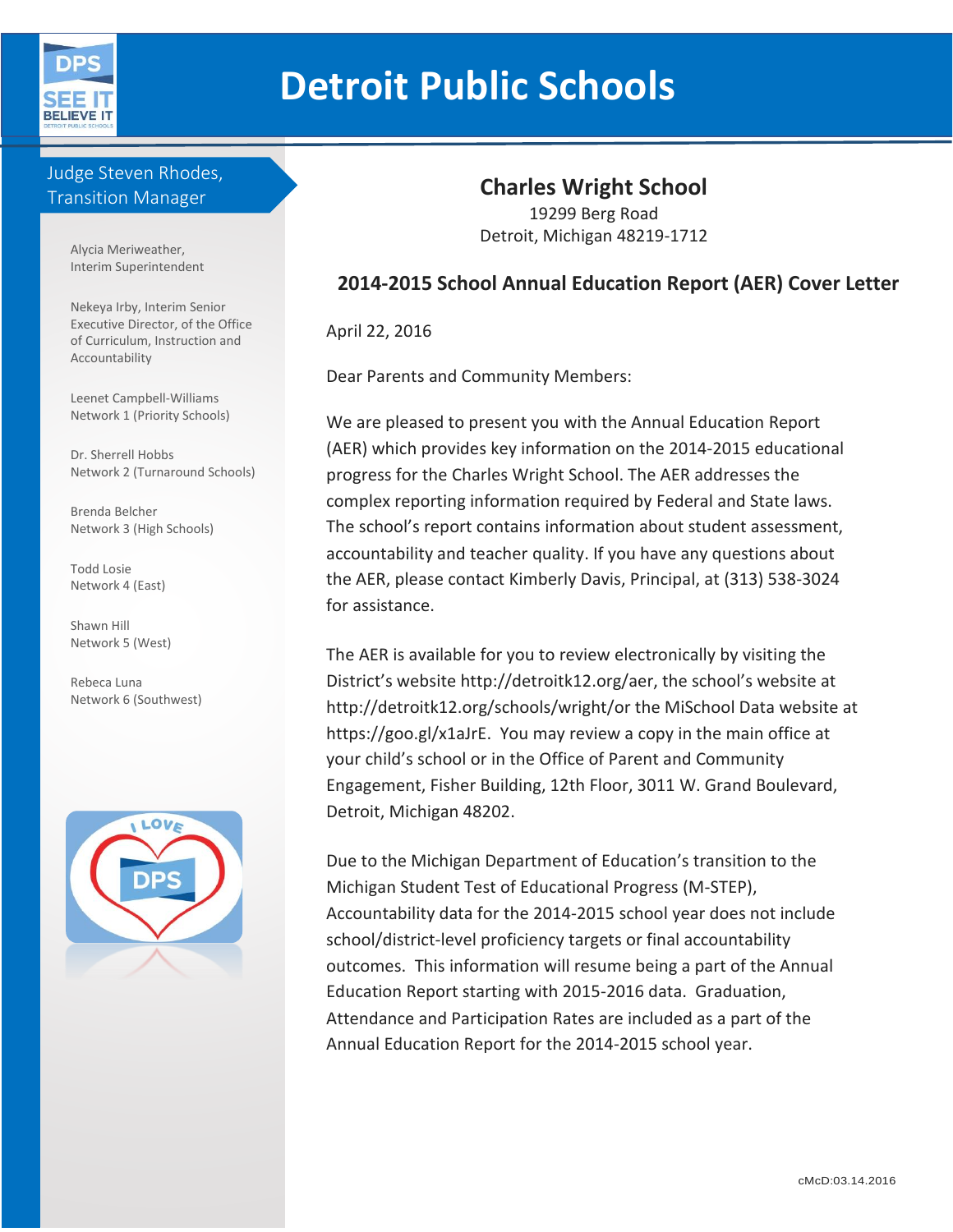The key challenges for our school are as follows:

#### **We did not meet the 90% attendance rate goal.**

The attendance rate for the All Students subgroup is 85.71%.

We are actively working to improve students' overall educational experience by adopting a school reform model that provides a multi-tiered system of support which addresses both academic, attendance and behavior challenges. Staff and students are consistently engaged in data conversations that drive instructional planning and staff development opportunities, while also promoting a culture of accountability among all stakeholders. As part of our school reform model, focus groups concentrate on aligning school-wide practices with student and family needs. In addition, we will seek to forge community partnerships that are directly related to improving student performance in core subject areas identified for growth.

## **Parent Involvement**

Parents/guardians can become involved in the successful education of your child(ren) by:

- Making sure that your child is in school very day possible.
	- o Make sure they arrive on time
	- o On Task
	- o Ready to learn
- Establish a daily family routine with scheduled homework time.
	- o Designate a time and place for your child to do homework.
	- $\circ$  Make sure all assignments are completed and promptly returned when due.
	- o Be aware of tests and project schedules.
- Make sure your child has access to a computer and the Internet.
	- $\circ$  Classrooms are becoming increasingly more technologically advanced, as your child's learning.
- Partner with your child's teacher, stay informed about your child's progress at school.
- Complete a technology agreement to gain access to Parent Connection.
- Participate on school committees.
- Become a member of the Parent Advisory Council on Student Achievement (PACSA).
- Volunteer in the school.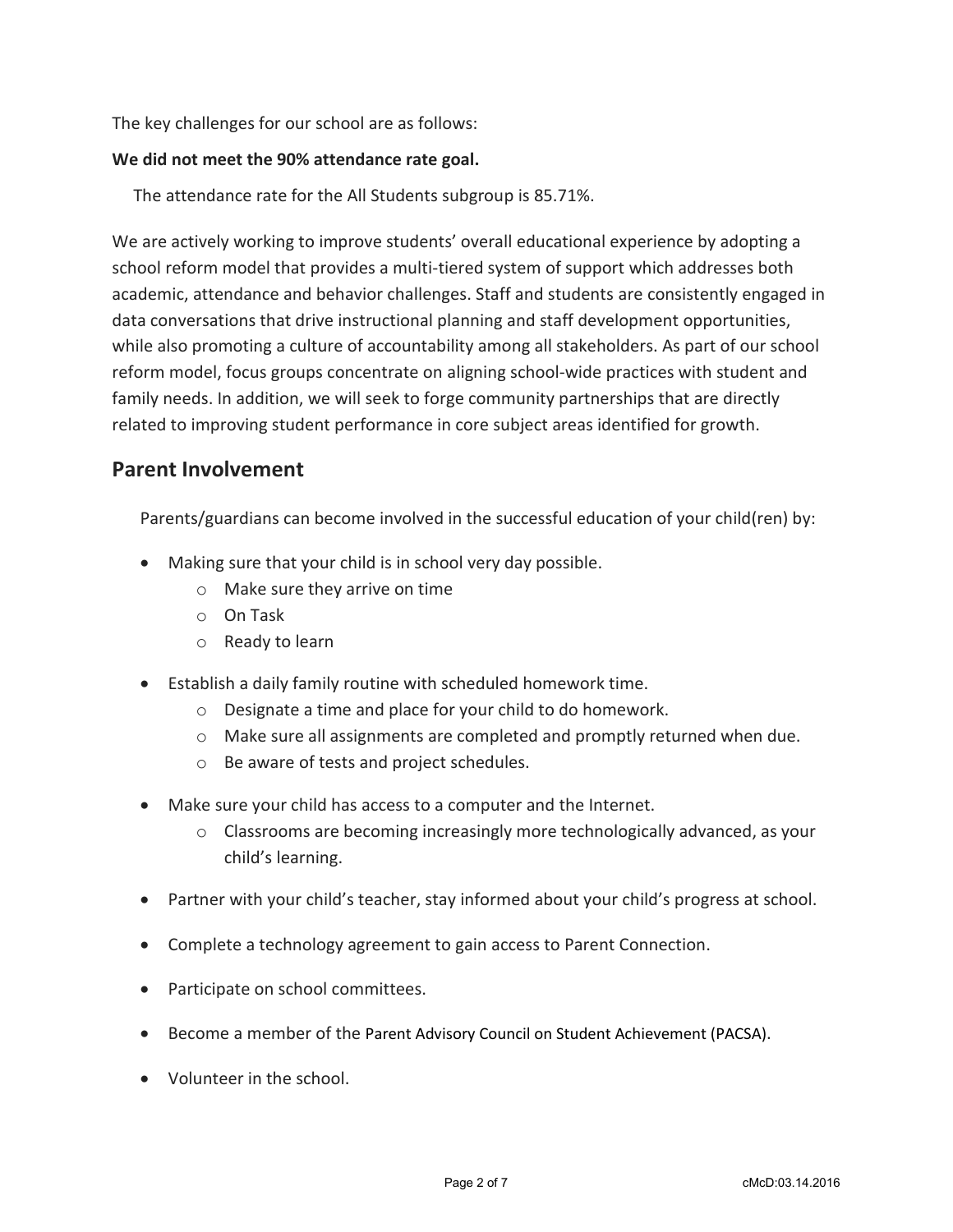State law requires that we also report additional information.

# **Process for Assigning Pupils to the School**

#### **Open Enrollment Initiative**

Detroit Public Schools has an "Open Enrollment Initiative." This initiative allows students to elect to attend any Detroit Public School without being required to live within the boundary for that school. The "Open Enrollment Initiative" does not apply to the Examination High Schools or Application Schools. Parents may enroll their child(ren) in the school of their interest as long as the school has not reached capacity for their particular grade. Enrollment preference is given to students who live within the boundary of a school.

It should also be noted that transportation will not be provided for students who select a school outside of the boundary of their home school. "Open Enrollment Initiative" resources can be found on our website at: [http://detroitk12.org/resources/prospective\\_students/.](http://detroitk12.org/resources/prospective_students/)

#### **Application Schools**

Detroit Public Schools has twenty-two (22) schools that require an application for enrollment. Families can apply during the application process window. Applications are open to families of current Detroit Public Schools students as well as those newly enrolling or attending school elsewhere. The District uses one application for its Application Schools. Please note requirements on the application for submission of report cards, test data, transcripts, essay and Grade Point Average information. Schools also may have other individual entry requirements. Be prepared to provide behavior reports.

#### **Examination High Schools**

During the Examination High Schools application window, all 8th grade students attending public and non-public schools are eligible to apply for admission to the 9th grade at Cass Technical High School, Renaissance High School and Martin Luther King, Jr. Senior High School's Mathematics, Science and Applied Technology (MSAT) and Center for International Studies and Commerce programs. Residency is not required. During the beginning of the school year, students must complete and submit an application to take the placement examination.

An application is available at:

All Detroit Public Libraries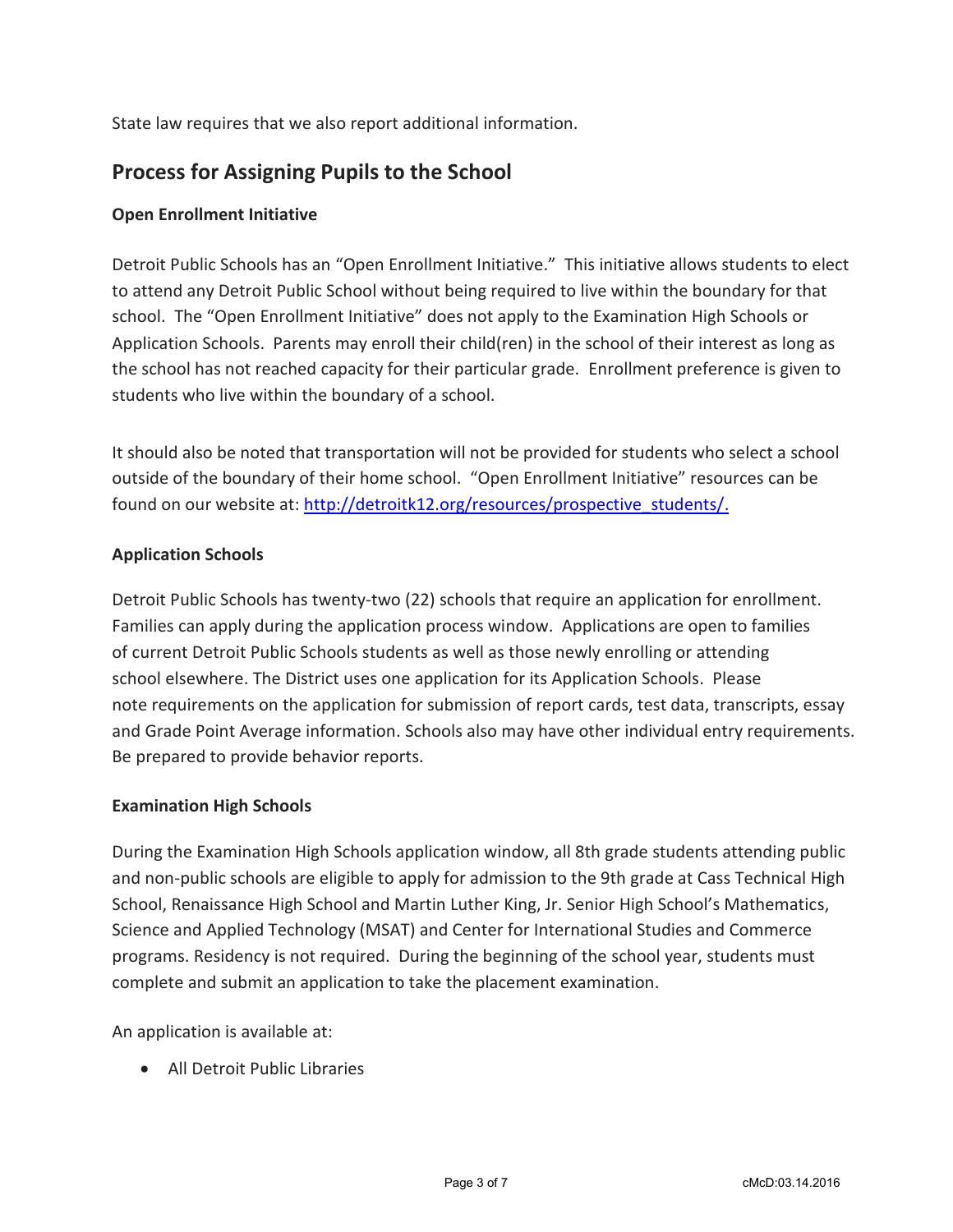#### **Examination High Schools (Continued):**

- All Detroit Public School's Middle Schools
- Detroit Public Schools Parent Resource Centers
- Detroit Public Schools Research and Assessment Office located in the Support Services Complex Building A - 1425 East Warren Avenue

Students must submit an application to be eligible to take the examination. Completed applications and all required documents must be submitted to the student's current school or the Detroit Public Schools' Office of Research and Assessment. Detroit Public Schools' students who submit an application will test at their middle school. Non-Detroit Public Schools' students who submit an application will be notified of their testing date and location by mail. Applications may be mailed.

## **School Improvement Status**

| Year      | <b>School Improvement Status</b> |  |
|-----------|----------------------------------|--|
| 2014-2015 | N/A                              |  |
| 2013-2014 | No Status                        |  |

We will continue to work towards meeting our School Improvement Plan goals in reading, writing, mathematics, science and social studies. Research-based strategies, comprehensive data analyses and data driven decision-making drives our school improvement efforts.

# **Detroit Public Schools' Core Curriculum**

Consistent with the Detroit Public Schools 2013-2017 Strategic Plan**,** there are aggressive plans to accelerate the rate of student achievement and to ensure that students graduate with the academic and social skills necessary for success in college and the workplace.

## **Specific curriculum actions are based on the District's strategic plan to:**

- I. Broaden Services to Address Student Needs
- II. Support Parents and Families
- III. Offer Broad/High Quality Programs
- IV. Improve Customer Service
- V. Create Safe Learning Environments
- VI. Transform Central and School-Based services to serve customers better
- VII. Improve Technology
- VIII. Minimize the Impacts of Change
- IX. Foster School-Based Leadership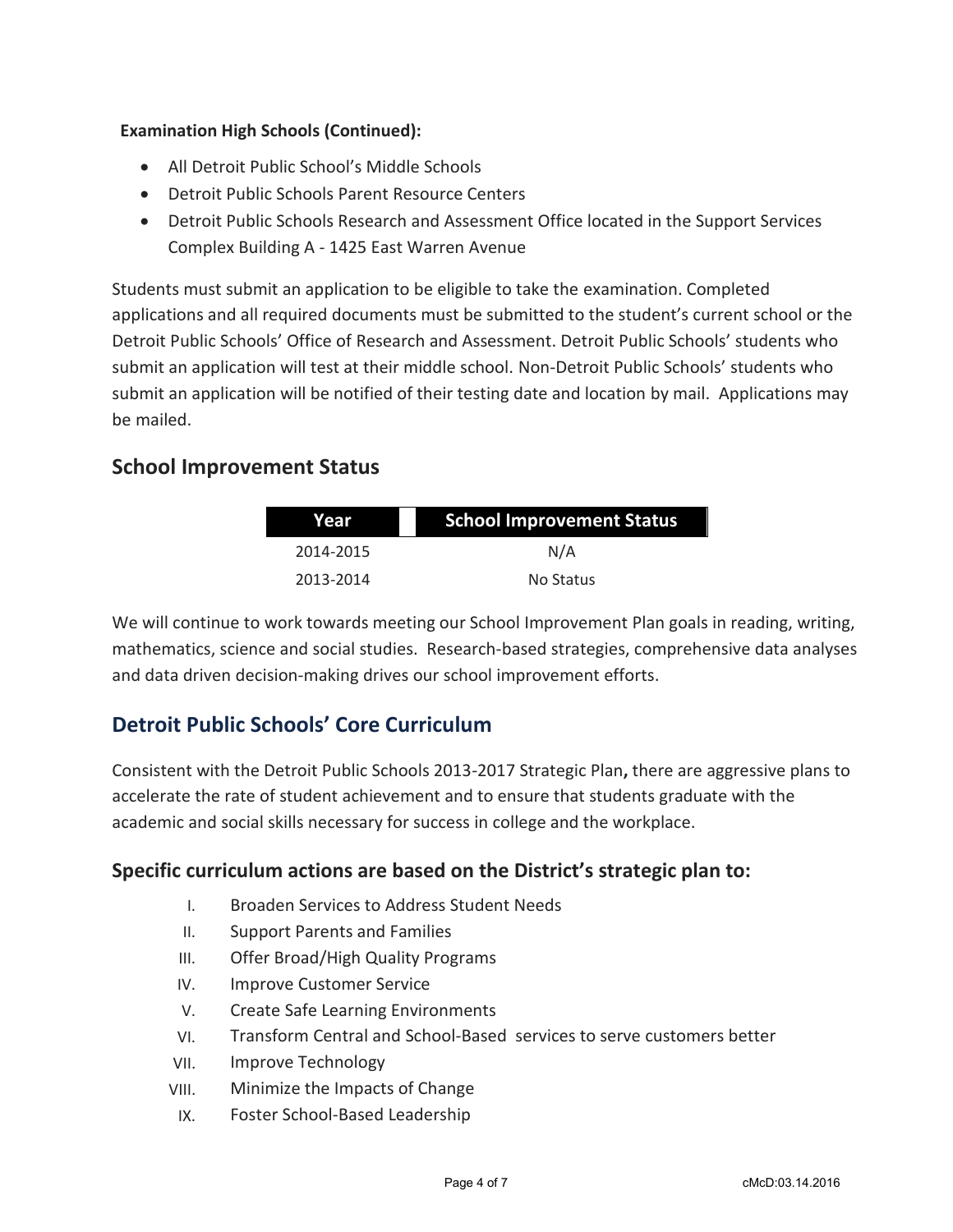# **Specific curriculum actions are based on the District's strategic plan to: (Continued)**

- X. Celebrate and Promote Success
- XI. Ensure Fiscal Stability
- XII. Improve Attendance and Discipline

The "Neighborhood-Centered, Quality Schools," Strategic Plan, is available online at [http://detroitk12.org/content/wp-content/uploads/2013/03/Strategic\\_Plan\\_DRAFT-FINAL.pdf](http://detroitk12.org/content/wp-content/uploads/2013/03/Strategic_Plan_DRAFT-FINAL.pdf)

## **Access to the Core Curriculum**

The instructional strategies and grade level expectations are aligned to the Michigan Department of Education standards (science and social studies) and Common Core State Standards (mathematics and English language arts). This represents the core curriculum for Detroit Public Schools which is supported by the texts, materials, computer software and other school level resources used daily in the classrooms. All of the professional development activities are aligned to the core curriculum and/or standards. The implementation is a process delineated in the District Academic Plan [\(http://detroitk12.org/content/wp-content/uploads/2012/05/FINALAcademicPlanExecutive-](http://detroitk12.org/content/wp-content/uploads/2012/05/FINALAcademicPlanExecutive-Summary_2012.pdf)Summary 2012.pdf). This plan serves as the framework for each school's academic achievement plan. The frequent monitoring of the implementation of these plans are conducted by the school diagnostic visits, review of the benchmark assessments, use of the teacher evaluation tool and adherence to the pacing calendar. The public may access the core curriculum via our public website [www.detroitk12.org](http://www.detroitk12.org/) and then click on the link to the individual academic offices.

Parents/Guardians are offered classes through Parent University to increase parenting skills, early childhood literacy, adult literacy and GED. During the school year, the Parent Resource Centers are a valuable resource that allow parents and other community members to participate in regular and on-going informational and participatory sessions focused on curriculum and instruction. The Detroit Public Schools Hub, Web up-dates and semi-annual progress reports are a means to disseminate achievement information to educators.

## **Student Achievement Results**

Aggregate Student Achievement Results and Detroit Public Schools Quarterly NWEA~MAP Reading and Mathematics reports for our school can be found in the Resources section of our school's website at http://detroitk12.org/schools/wright/. The following reports are available on the Detroit Public Schools' web page at the Research, Evaluation and Assessment site at <http://detroitk12.org/data/rea/> :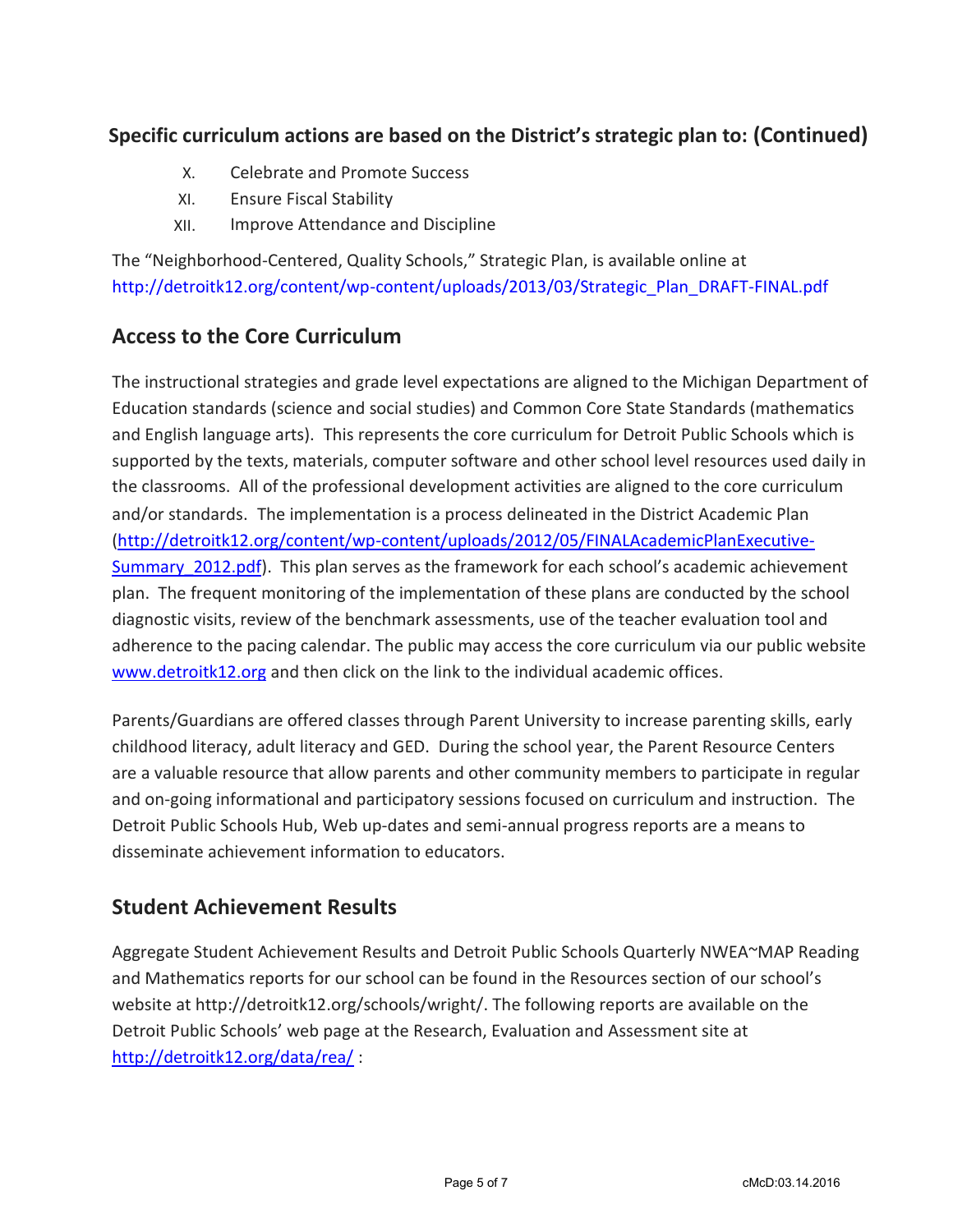# **Student Achievement Results (Continued)**

- District Profile Report
- Combined School Profile Reports
- Individual School Profile Reports
- NWEA~MAP aggregate student achievement results
- [Michigan Accountability Scorecard Report](https://goo.gl/GmqXJ4) at (https://goo.gl/GmqXJ4)
- [Annual Education Report](http://detroitk12.org/aer) at (detroitk12.org/aer)

## **Parent-Teacher Conferences (Interactions)**

| <b>School Year</b> | <b>Total Parent</b><br><b>Interactions</b> | Percent |
|--------------------|--------------------------------------------|---------|
| 2014-2015          | 420                                        | 40.5%   |
| 2013-2014          | 448                                        | 40.4%   |

The Detroit Public Schools' Office of Research and Assessment has developed a data collection system which has enabled the District to comply with the Annual Education Report criteria of identifying the number and percent of students represented by parents at Parent-Teacher Conferences (PTC).

- 1.0 Data from the PTC Forms represent "parent interactions" with teachers, per school, per card marking.
- 2.0 Parent Interaction Definition: During Parent-Teacher Conferences (and in some instances school open houses) Schools/Teachers are advised to have each parent participant provide a parent signature-a parent may not sign for a student if they did not talk about that student.
- 3.0 Some Detroit Public Schools schools had a very high percentage of reported parent interactions. This may be due to a number of reasons. In at least two (2) instances, the calculated percentages are in excess of 100%. In each instance, each of these two (2) schools may have experienced a large parent turnout at each of the required conferences. If during each conference, one (1) parent with two (2) students enrolled in the school visited three (3) teachers for each of their two (2) students, this would count as six (6) parent interactions, thus increasing the base number and resulting percentage.